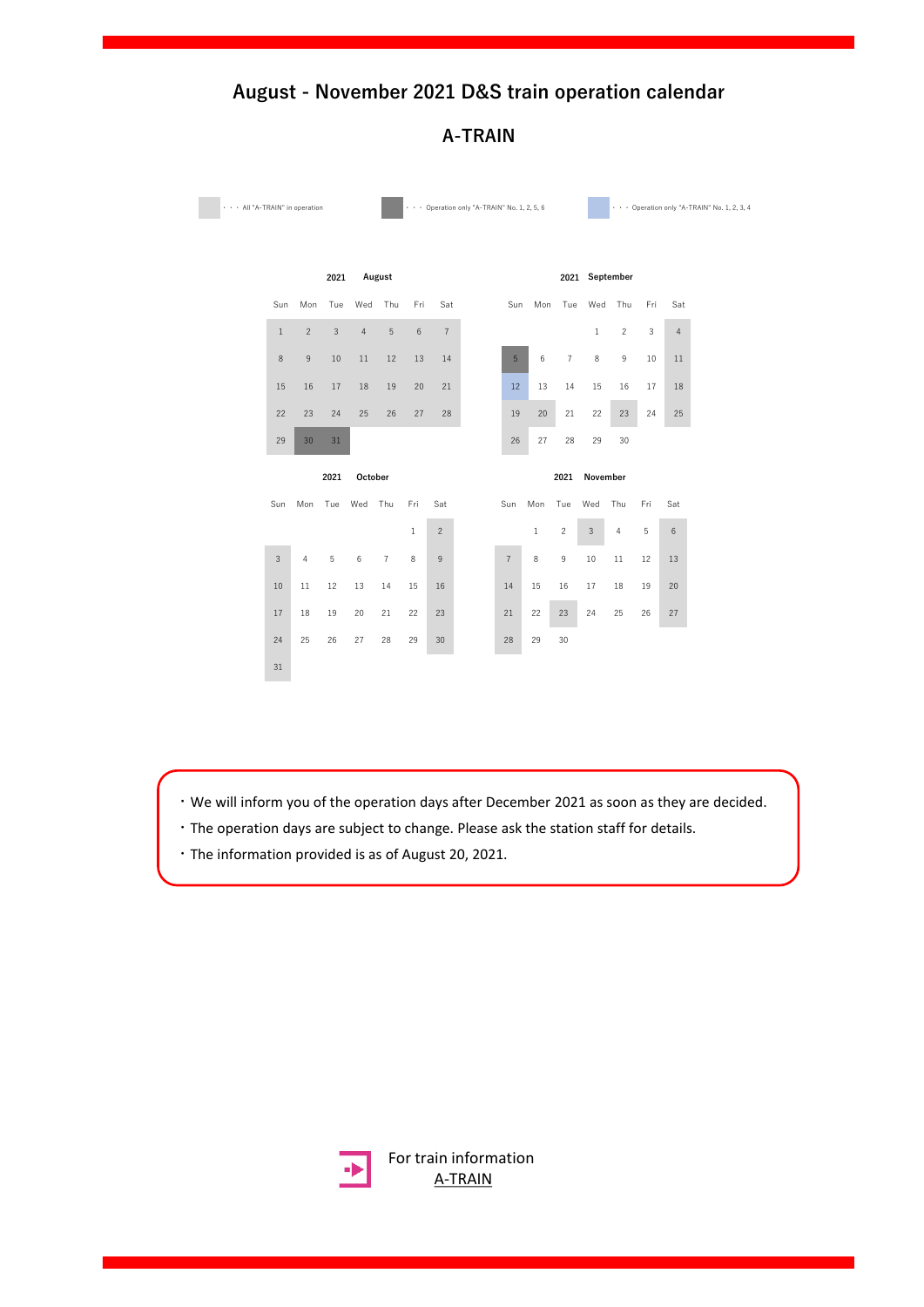#### **KAWASEMI YAMASEMI • ISABURO / SHINPEI**

\*Due to the heavy rain in July 2020, KAWASEMI YAMASEMI and ISABURO / SHINPEI are connected and operating

in a different section from the original.

#### Timetable

#### **Hakata**→**Mojiko**

| $\tau$ rain                        | Hakata<br>L٧ | Kashii<br>L٧ | Orio<br>Lv | Kurosaki<br>Lv | Kokura<br>Lv | Moji<br>LV | Mojiko<br>Ar |
|------------------------------------|--------------|--------------|------------|----------------|--------------|------------|--------------|
| KAWASEMI YAMASEMI 92<br>SHINPEI 92 | 10:39        | 10:50        | 11:39      | 11:45          | 12:01        | 12:09      | 12:16        |
|                                    |              |              |            |                |              |            |              |

 **Mojiko**→**Hakata**

| <br>.                                     |              |            |              |                |            |              |              |
|-------------------------------------------|--------------|------------|--------------|----------------|------------|--------------|--------------|
| Train                                     | Moiiko<br>L٧ | Moji<br>Lv | Kokura<br>LV | Kurosaki<br>L٧ | Orio<br>Lv | Kashii<br>Lv | Hakata<br>Ar |
| KAWASEMI YAMASEMI 91<br><b>ISABURO 91</b> | 15:19        | 15:27      | 15:34        | 15:46          | 15:52      | 16:48        | 17:00        |

### **X** Train Configuration

**S** Operation schedule



・・・ "KAWASEMI YAMASEMI・ISABURO/SHINPEI" in operation

|              | 2021<br>August  |                |                |                |              |                |                |                 |                | 2021 September |                |     |                |
|--------------|-----------------|----------------|----------------|----------------|--------------|----------------|----------------|-----------------|----------------|----------------|----------------|-----|----------------|
| Sun          | Mon             | Tue            | Wed            | Thu            | Fri          | Sat            | Sun            | Mon             | Tue            | Wed            | Thu            | Fri | Sat            |
| $\mathbf{1}$ | $\overline{c}$  | $\overline{3}$ | $\overline{4}$ | 5              | 6            | $\overline{7}$ |                |                 |                | $\mathbf{1}$   | $\overline{c}$ | 3   | $\overline{4}$ |
| 8            | $\mathsf g$     | 10             | 11             | 12             | 13           | 14             | $\sqrt{5}$     | $6\phantom{1}6$ | $\overline{7}$ | 8              | 9              | 10  | 11             |
| 15           | 16              | 17             | 18             | 19             | 20           | 21             | 12             | 13              | 14             | 15             | 16             | 17  | 18             |
| 22           | 23              | 24             | 25             | 26             | 27           | 28             | 19             | 20              | 21             | 22             | 23             | 24  | 25             |
| 29           | 30              | 31             |                |                |              |                | 26             | 27              | 28             | 29             | 30             |     |                |
|              | 2021<br>October |                |                |                |              |                |                |                 | 2021           | November       |                |     |                |
|              |                 |                |                |                |              |                |                |                 |                |                |                |     |                |
| Sun          | Mon             | Tue            | Wed            | Thu            | Fri          | Sat            | Sun            | Mon             | Tue            | Wed            | Thu            | Fri | Sat            |
|              |                 |                |                |                | $\mathbf{1}$ | $\overline{c}$ |                | $\,1\,$         | $\overline{c}$ | $\sqrt{3}$     | $\overline{4}$ | 5   | $\,6\,$        |
| 3            | $\overline{4}$  | 5              | 6              | $\overline{7}$ | $\,$ 8 $\,$  | 9              | $\overline{7}$ | $\,$ 8 $\,$     | 9              | 10             | 11             | 12  | 13             |
| 10           | 11              | 12             | 13             | 14             | 15           | 16             | 14             | 15              | 16             | 17             | 18             | 19  | 20             |
| 17           | 18              | 19             | 20             | 21             | 22           | 23             | 21             | 22              | 23             | 24             | 25             | 26  | 27             |
| 24           | 25              | 26             | 27             | 28             | 29           | 30             | 28             | 29              | 30             |                |                |     |                |
| 31           |                 |                |                |                |              |                |                |                 |                |                |                |     |                |

・We will inform you of the operation days after December 2021 as soon as they are decided.

・The operation days are subject to change. Please ask the station staff for details.

・The information provided is as of August 20, 2021.

#### For train information

[KAWASEMI YAMASEMI](https://www.jrkyushu.co.jp/english/train/kawasemi_yamasemi.html) [ISABURO / SHINPEI](https://www.jrkyushu.co.jp/english/train/isashin.html)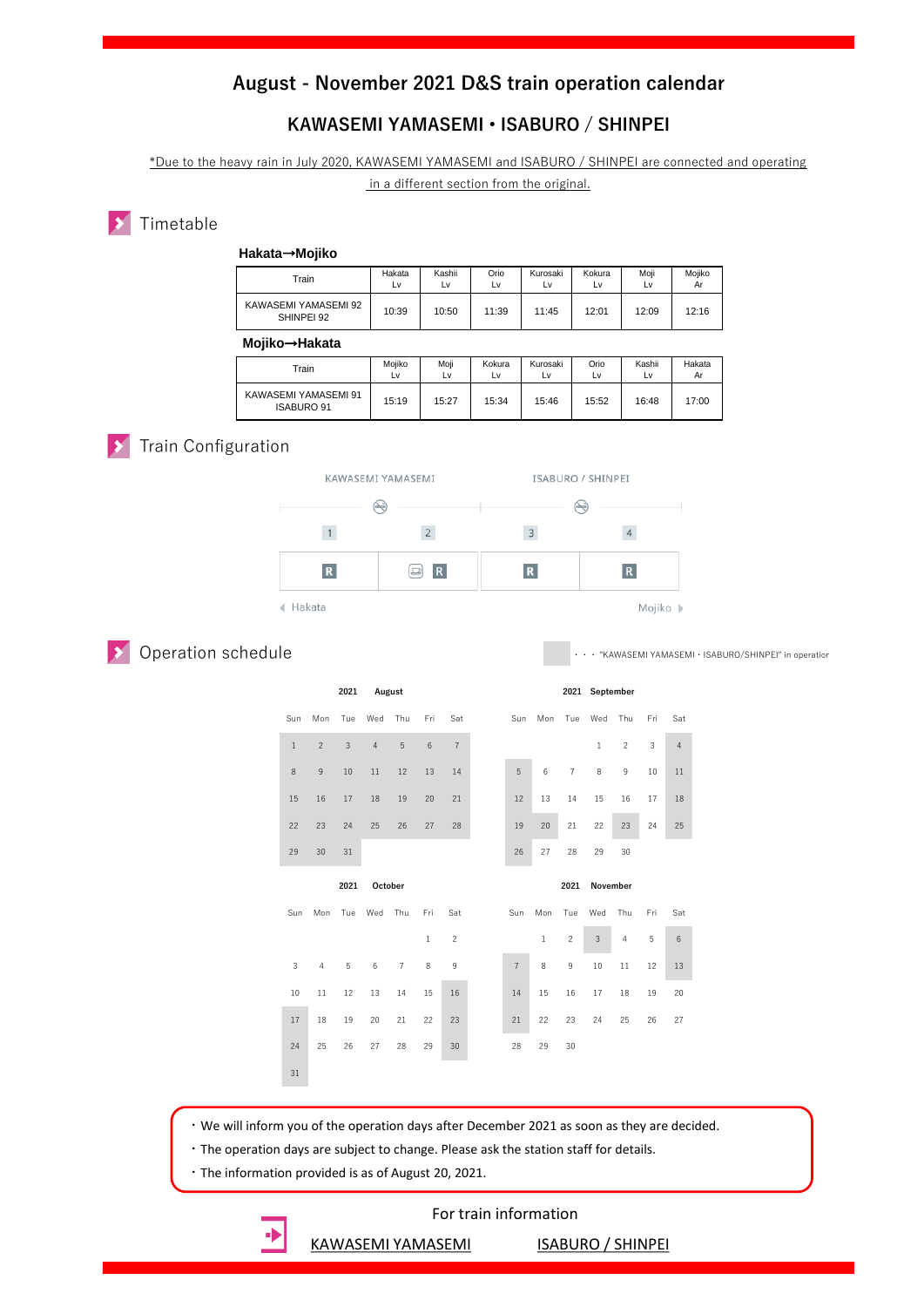#### **ASO BOY!**



・・・ "ASO BOY!" in operation

・We will inform you of the operation days after December 2021 as soon as they are decided.

- ・The operation days are subject to change. Please ask the station staff for details.
- ・The information provided is as of August 20, 2021.



For train [information](https://www.jrkyushu.co.jp/english/train/asoboy.html) ASO BOY!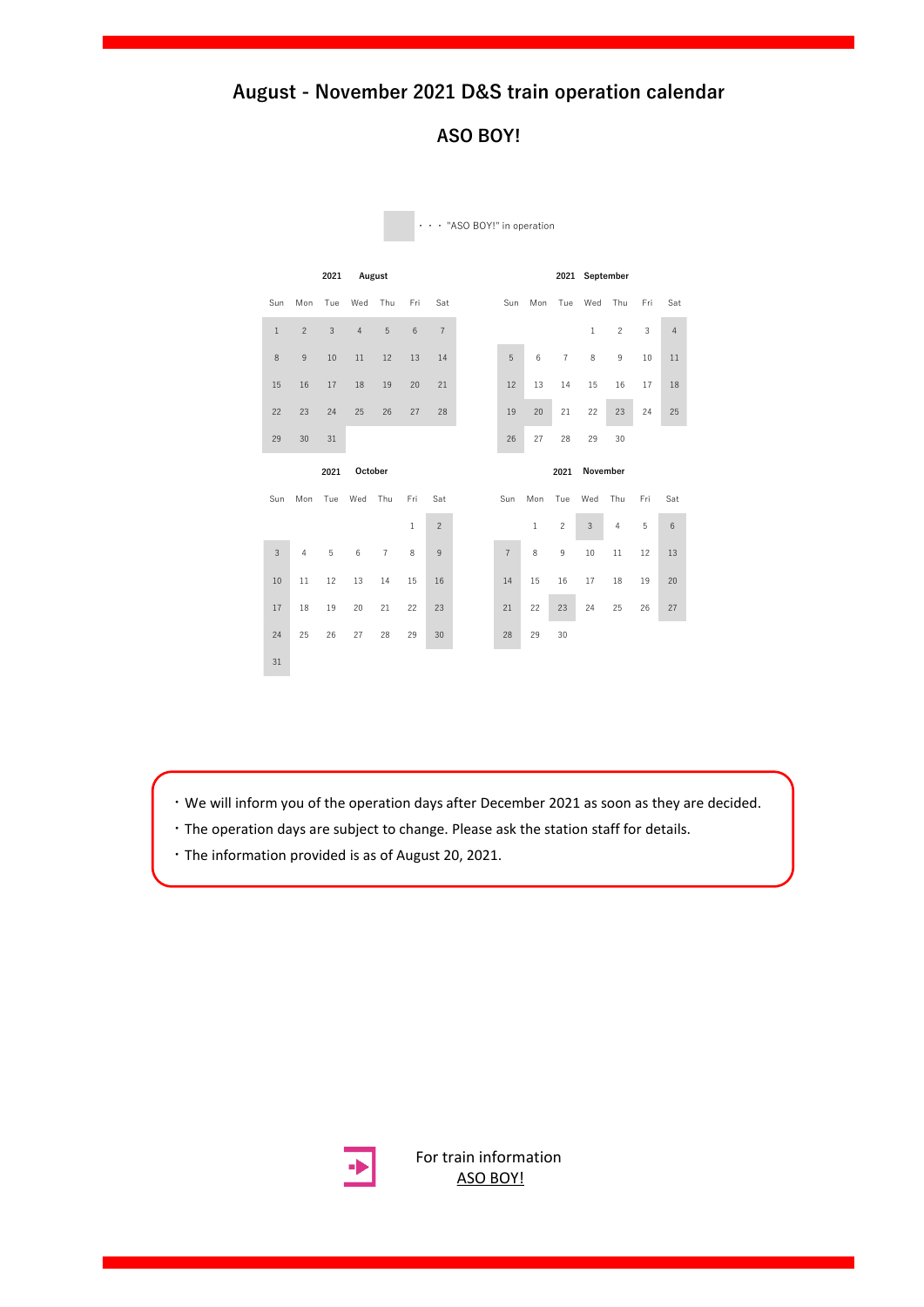

## **IBUSUKI NO TAMATEBAKO**

・We will inform you of the operation days after December 2021 as soon as they are decided.

- ・The operation days are subject to change. Please ask the station staff for details.
- ・The information provided is as of August 20, 2021.



For train information [IBUSUKI NO TAMATEBAKO](https://www.jrkyushu.co.jp/english/train/ibutama.html)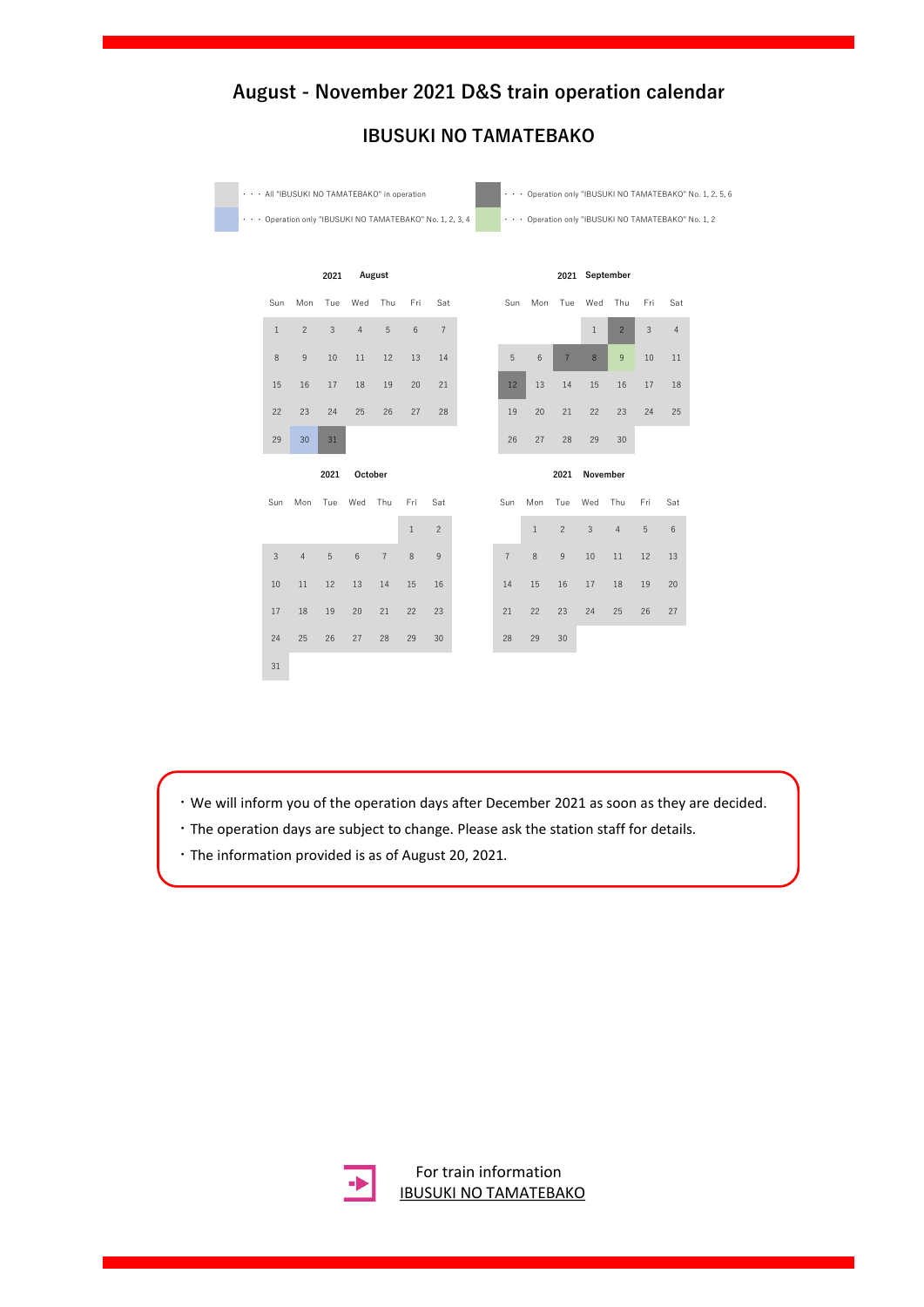### **UMISACHI YAMASACHI**

| Operation only "UMISACHI YAMASACHI" No. 1, 4<br>$\ddot{\phantom{0}}$ |                           |                |                |         |                |                |                |  |                |       |                |                |                |     | . All "UMISACHI YAMASACHI" in operation |  |
|----------------------------------------------------------------------|---------------------------|----------------|----------------|---------|----------------|----------------|----------------|--|----------------|-------|----------------|----------------|----------------|-----|-----------------------------------------|--|
|                                                                      |                           |                | 2021           |         | August         |                |                |  |                |       |                | 2021 September |                |     |                                         |  |
|                                                                      | Sun                       | Mon            | Tue            | Wed     | Thu            | Fri            | Sat            |  | Sun            | Mon   | Tue            | Wed            | Thu            | Fri | Sat                                     |  |
|                                                                      | $\mathbf{1}$              | $\overline{2}$ | $\overline{3}$ | 4       | 5              | $6\phantom{1}$ | $\overline{7}$ |  |                |       |                | $1\,$          | $\overline{c}$ | 3   | $\overline{4}$                          |  |
|                                                                      | $\,$ 8 $\,$               | $9\,$          | 10             | 11      | 12             | 13             | 14             |  | 5              | 6     | $\overline{7}$ | 8              | 9              | 10  | 11                                      |  |
|                                                                      | 15                        | 16             | 17             | 18      | 19             | 20             | 21             |  | 12             | 13    | 14             | 15             | 16             | 17  | 18                                      |  |
|                                                                      | 22                        | 23             | 24             | 25      | 26             | 27             | 28             |  | 19             | 20    | 21             | 22             | 23             | 24  | 25                                      |  |
|                                                                      | 29                        | 30             | 31             |         |                |                |                |  | 26             | 27    | 28             | 29             | 30             |     |                                         |  |
|                                                                      |                           |                | 2021           | October |                |                |                |  |                |       | 2021           | November       |                |     |                                         |  |
|                                                                      | Sun                       | Mon            | Tue            | Wed     | Thu            | Fri            | Sat            |  | Sun            | Mon   | Tue            | Wed            | Thu            | Fri | Sat                                     |  |
|                                                                      |                           |                |                |         |                | $\mathbf{1}$   | $\overline{c}$ |  |                | $1\,$ | $\overline{c}$ | 3              | 4              | 5   | $6\phantom{.}$                          |  |
|                                                                      | $\ensuremath{\mathsf{3}}$ | 4              | 5              | $\,6\,$ | $\overline{7}$ | 8              | 9              |  | $\overline{7}$ | 8     | 9              | 10             | 11             | 12  | 13                                      |  |
|                                                                      | 10                        | 11             | 12             | 13      | 14             | 15             | 16             |  | 14             | 15    | 16             | 17             | 18             | 19  | 20                                      |  |
|                                                                      | 17                        | 18             | 19             | 20      | 21             | 22             | 23             |  | 21             | 22    | 23             | 24             | 25             | 26  | 27                                      |  |
|                                                                      | 24                        | 25             | 26             | 27      | 28             | 29             | 30             |  | 28             | 29    | 30             |                |                |     |                                         |  |
|                                                                      | 31                        |                |                |         |                |                |                |  |                |       |                |                |                |     |                                         |  |

・We will inform you of the operation days after December 2021 as soon as they are decided.

- ・The operation days are subject to change. Please ask the station staff for details.
- ・The information provided is as of August 20, 2021.



For train information [UMISACHI YAMASACHI](https://www.jrkyushu.co.jp/english/train/umisachiyamasachi.html)